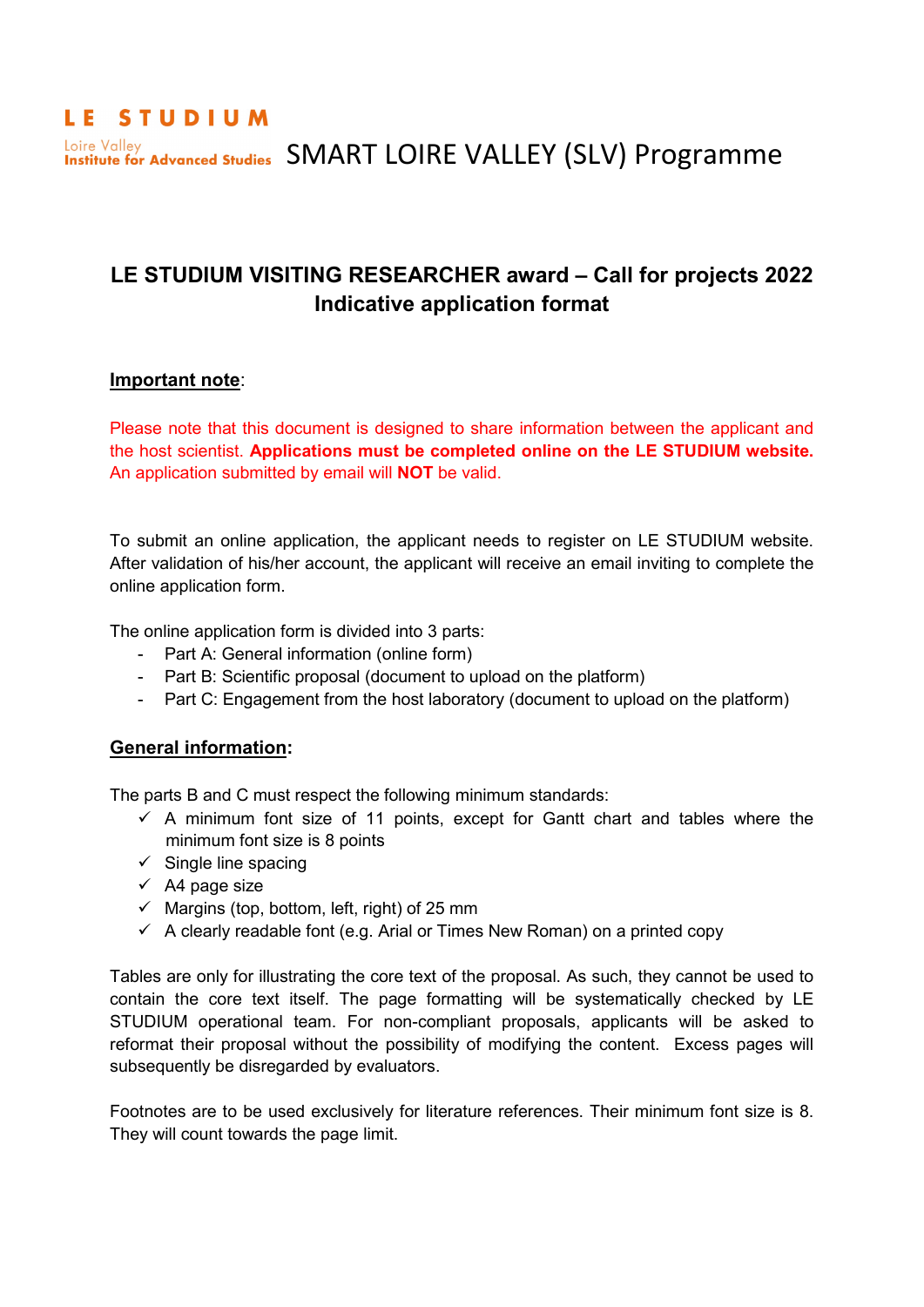# **Part A:**

# *To complete this part, applicants are invited to use the online form.*

## **1- Applicant's contact details**

Give the following details concerning the applicant: first name, surname, title, birth date, nationality, laboratory, institution, professional address, phone number, email, website and specialty.

## **2- Summary of the proposal**

Write a summary of the proposal in English and in French; it will be used for LE STUDIUM website and in public media if the proposal is funded.

*Content limited to 2000 characters for each summary.*

#### **3- Ethics**

Indicate if the proposal involves collecting data on humans or animal experimentation.

If yes, refer to the Ethics section in the Guidelines and explain your strategy to manage and comply with the requirements for compliance with Ethics regulations in region Centre-Val de Loire and obligations to provide LE STUDIUM with the necessary Ethics Approval documents.

#### **4- Host laboratory / Host scientist**

Give the following details concerning the laboratory host scientist: first name, surname, title, birth date, nationality, laboratory, institution, professional address, phone number, email, website, name and email of the director of the host laboratory.

#### **5- Dates of residency**

Indicate approximate dates for the scientific residency in Centre-Val de Loire region in the framework of LE STUDIUM Visiting Researchers programme.

#### **6- Collaborators**

Collaborators provide high-level expertise on an aspect of the overall project to ensure a project specific outcome.

-> Give the following details for each collaborator: first name, surname, title, birth date, nationality, laboratory, institution, professional address, phone number, email, website.

-> Collaborator role

*Content limited to 4000 characters for each collaborator.*

#### **Having collaborators is not necessary to submit an application.**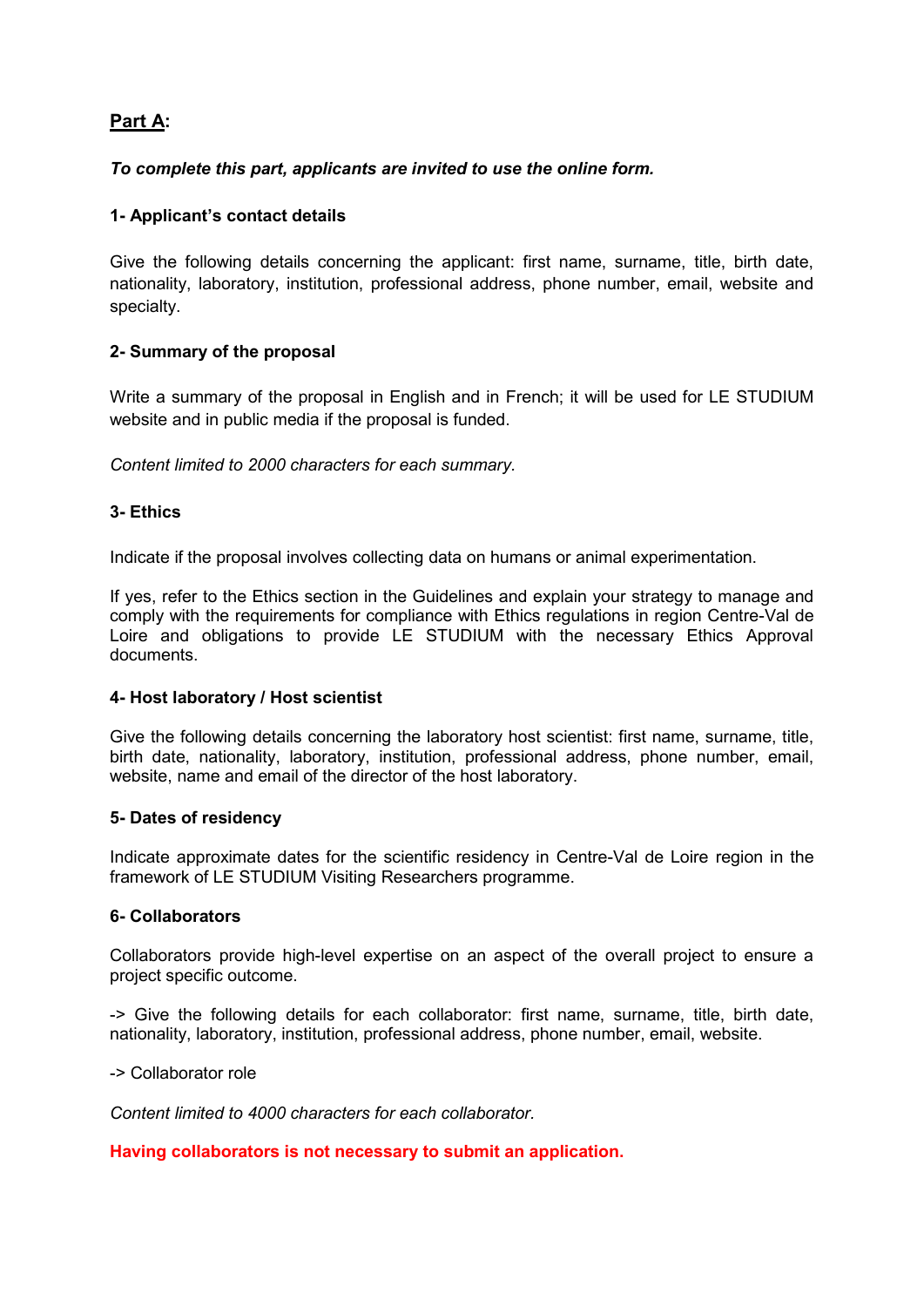#### **7- New Application / Resubmission**

Declare if this application or a similar one has been submitted by the applicant to LE STUDIUM programmes in the last 3 years.

If yes explain how the application has been improved following evaluators' feedback sent in the Evaluation Summary Report.

*Content limited to 4000 characters.*

#### **8- CV of the applicant**

Upload the full CV of the applicant.

#### **9- Support letters**

If relevant, upload support letters (from, for example, a home institution representative, a company, an academic partner, etc.)

#### **Having support letters is not mandatory.**

#### **Part B:**

*To complete this part, applicants are invited to upload a document (Word or PDF format) on the online platform. This document must respect the standards described in the guidelines of the call and at the beginning of this Indicative Format document.*

The maximum total length for this document is 10 pages. It should be composed as follows (detailed description below):

- $\checkmark$  Section 1: Scientific project
- $\checkmark$  Section 2: Impact of the proposed research
- $\checkmark$  Section 3: Career and Track record of the Applicant

Of the maximum 10 pages quota applying to the whole document, applicants are free to decide on the allocation of pages between the sections1, 2 and 3.

If some of the proposed sub-sections are not relevant to their proposal, applicants are invited to ignore them.

After the call deadline, excess pages will automatically be made invisible, and will not be taken into consideration by the experts. It is the responsibility of the applicant to verify that the submitted PDF documents are readable and are within the page limit.

Please find below a proposed plan for the part B (10 pages maximum in total).

#### **Section 1 : Scientific Project**

#### 1- State of the Art

Describe the State of the Art in the field related to the project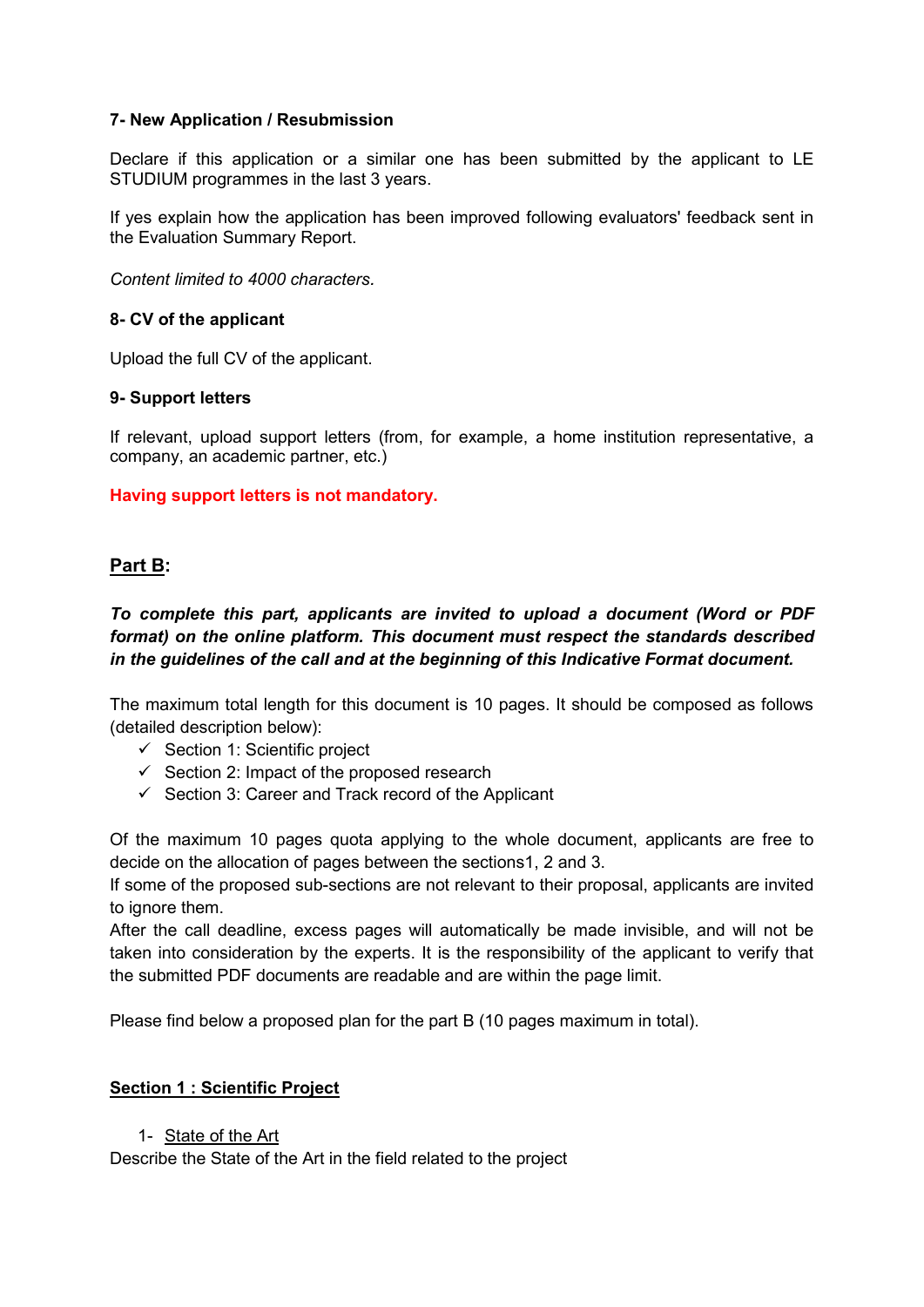## 2- Aims

Describe the specific aims of the project, including a clear statement of the hypothesis to be tested

#### 3- Significance

Describe the importance of the problem to be researched, the planned outcome of the research, and the potential significance of the research.

#### 4- Research plan

Describe the methods and techniques to be used and research plan, including as appropriate:

- Description of the experiment design;
- Techniques to be used:
- Methods of statistical analysis;
- Strengths and challenges of the study design

## **Section 2: Impact of the proposed research**

1- Innovation

Describe the innovative aspects in the proposal specify the contribution of the research project to the development of knowledge in the scientific field.

2- Interdisciplinarity

If relevant, show how the proposed research project connects various scientific disciplines. If relevant, describe how interdisciplinarity is a key factor of the application.

3- Collaborations between laboratories or partnerships with socio-economic sectors

If relevant, present the collaborations that are proposed for the project. These partnerships can be other academic laboratories as well as with private or public companies or socioeconomic stakeholders.

4- Intellectual property / industrial applications

If relevant, describe the applications related to the research project regarding industry, economy and/or society. If intellectual property strategy with your host scientist laboratory is already defined, the applicant is invited to present it.

#### 5- Exploitation and dissemination of results

Describe how the new knowledge generated by the proposed research will be disseminated and exploited, and what the potential impact is expected to be. Discuss the strategy for targeting peers and key stakeholders (such as the scientific community, industry, professional organisations, policy makers, etc.).

#### **Section 3 : Career and track record**

#### 1- Track record of the applicant

Highlight the career achievements of the applicant and awards including a list of peer reviewed publications in the last five years. Identify up to five publications from this list relevant to this proposal EXCLUDING submitted papers. Book chapters and books should be listed separately.